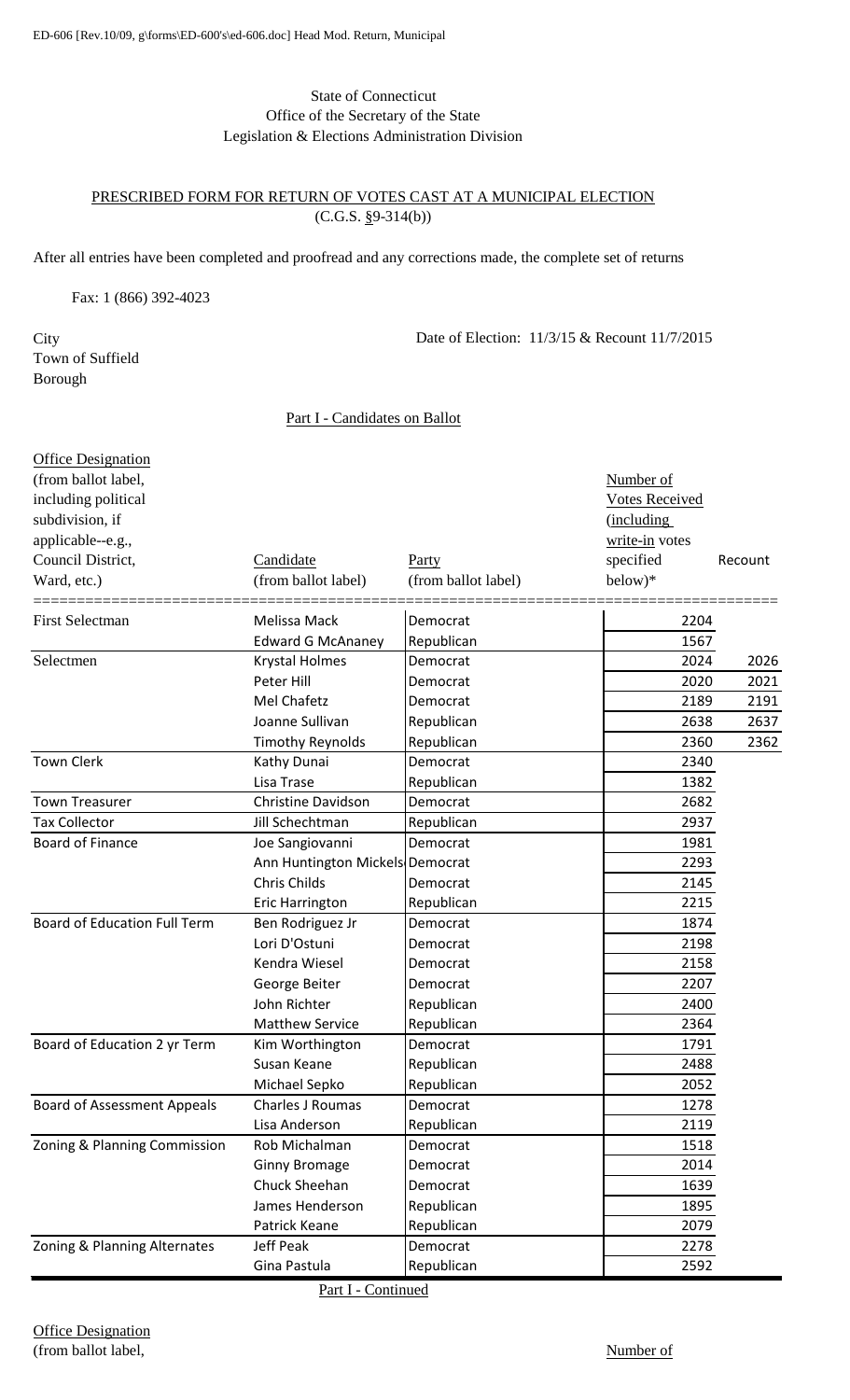| including political<br>subdivision, if<br>applicable--e.g.,<br>Council District,<br>Ward, etc.) | Candidate<br>(from ballot label) | Party<br>(from ballot label) | <b>Votes Received</b><br>(including<br>write-in votes<br>specified<br>$below)*$ |      |
|-------------------------------------------------------------------------------------------------|----------------------------------|------------------------------|---------------------------------------------------------------------------------|------|
| <b>Police Commission</b>                                                                        | Jason Trombly                    | Democrat                     | 1734                                                                            | 1736 |
|                                                                                                 | Rick Stromoski                   | Democrat                     | 1851                                                                            | 1856 |
|                                                                                                 | Linda Stevenson                  | Democrat                     | 1949                                                                            | 1952 |
|                                                                                                 | Vic Mathieu                      | Republican                   | 1849                                                                            | 1850 |
|                                                                                                 | Kenneth Pascoe                   | Republican                   | 1977                                                                            | 1977 |
| <b>Fire Commission</b>                                                                          | Ed O'Hurley                      | Democrat                     | 2280                                                                            |      |
|                                                                                                 | Jason Caron                      | Democrat                     | 2271                                                                            |      |
|                                                                                                 | Paul Christian                   | Republican                   | 2613                                                                            |      |
| Water Pollution Control Auth.                                                                   | Angelo Dimauro                   | Democrat                     | 1650                                                                            |      |
|                                                                                                 | <b>Brooke Depelteau</b>          | Democrat                     | 1672                                                                            |      |
|                                                                                                 | John P Murphy                    | Republican                   | 2230                                                                            |      |
|                                                                                                 | R. Kris Barthelmess              | Republican                   | 1872                                                                            |      |
|                                                                                                 | <b>Bruce Remington</b>           | Republican                   | 2434                                                                            |      |
|                                                                                                 | <b>Wallace Rodger</b>            | Republican                   | 1865                                                                            |      |

Part II - Write-In Votes for REGISTERED Write-in Candidates Only

**Office Designation** (from ballot label, including political subdivision, if applicable Number of Number of --e.g., Council District, The Registered Write-In Write-in Ward, etc.) Candidate's Name Votes Cast

N/A

# Part III - Questions on Ballot

| Shall the Suffield Charter be revised by adopting the<br>technical corrections and (non-substantive) changes<br>recommended by the 2015 Charter Revision<br>Shall the Suffield Charter section 302 be amended to<br>provide that the WPCA annual budget must be<br>submitted to the Board of Finance for review,                             | 2529                                                                                                                                                                                                                                                                                                                                                                             | 484  |
|----------------------------------------------------------------------------------------------------------------------------------------------------------------------------------------------------------------------------------------------------------------------------------------------------------------------------------------------|----------------------------------------------------------------------------------------------------------------------------------------------------------------------------------------------------------------------------------------------------------------------------------------------------------------------------------------------------------------------------------|------|
|                                                                                                                                                                                                                                                                                                                                              |                                                                                                                                                                                                                                                                                                                                                                                  |      |
| comment and advice?                                                                                                                                                                                                                                                                                                                          | 2751                                                                                                                                                                                                                                                                                                                                                                             | 383  |
| Shall the Suffield Charter be amended to provide an<br>addition to Charter section 502 "Powers and Duties"<br>(The First Selectman), subsection F which will give the<br>First Selectman executive authority in consultation with<br>any board or commission over town employees on<br>matters requiring consistency and coordination across | 1787                                                                                                                                                                                                                                                                                                                                                                             | 1288 |
|                                                                                                                                                                                                                                                                                                                                              |                                                                                                                                                                                                                                                                                                                                                                                  | 388  |
|                                                                                                                                                                                                                                                                                                                                              | Town Departments and their employees?<br>Shall section 611 "Director of Finance", subsection A of<br>the Suffield Charter be amended to add a requirement<br>that the Board of Finance and Board of Selectmen must<br>meet 90 days prior to the expiration of the Director of<br>Finance's appointment to discuss the reappointment of<br>the Director of Finance to a new term? | 2669 |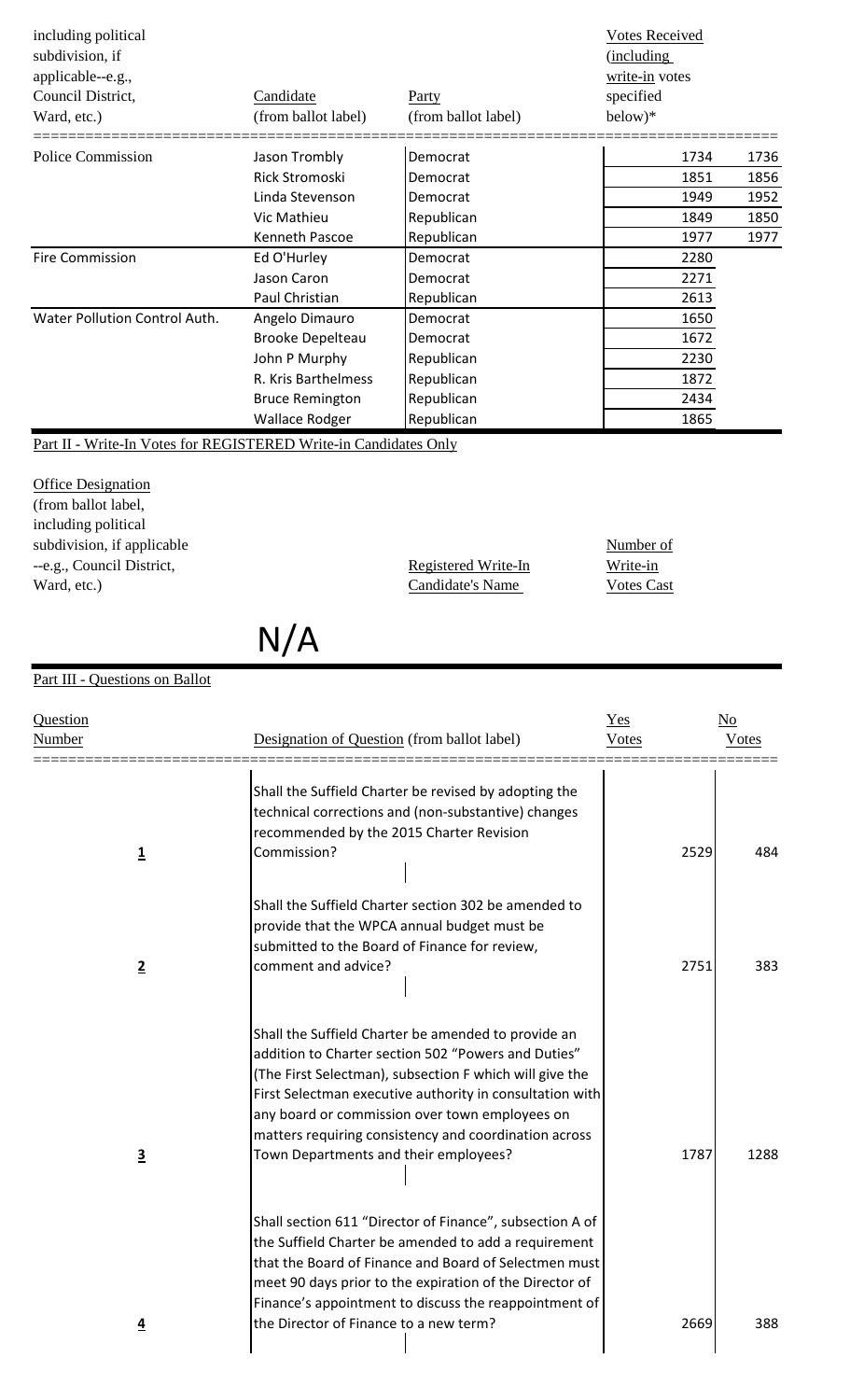|   | Shall the Suffield Charter be amended by deleting      |      |      |
|---|--------------------------------------------------------|------|------|
|   | Charter section 706" Appointed Boards and              |      |      |
|   | Commissions", subsection P thereby deleting the        |      |      |
| 5 | reference to the Public Works Commission?              | 1838 | 1044 |
|   | ion the Junior Chartel be amended to change the        |      |      |
|   | rules in Section 802 "General Powers and Duties of the |      |      |
|   | Board of Finance" limiting the number of members       |      |      |
|   | seated at a meeting to 6 members and to eliminate the  |      |      |
|   | different treatment accorded regular member and        |      |      |
|   | alternate members of the Board of Finance from         |      |      |
|   | Charter section 804 "Other Financial Matters",         |      |      |
| 6 | subsection D?                                          | 2138 | 799. |
|   |                                                        |      |      |

## Part III - Questions on Ballot

| Question<br><b>Number</b> |                         | Designation of Question (from ballot label)                                                                                                                                                                                                                                                                                                                                                                                                                                                                             | $Yes$<br><b>Votes</b> | $\underline{\mathrm{No}}$<br><b>Votes</b> |
|---------------------------|-------------------------|-------------------------------------------------------------------------------------------------------------------------------------------------------------------------------------------------------------------------------------------------------------------------------------------------------------------------------------------------------------------------------------------------------------------------------------------------------------------------------------------------------------------------|-----------------------|-------------------------------------------|
|                           | $\overline{L}$          | Shall the Suffield Charter Section 1006 "Actions<br>Requiring a Town Meeting", subsection G be amended<br>to provide the real estate leases that are in excess of an<br>aggregate of 5 years would require Town Meeting<br>approval and that leases of exactly 5 years or less do<br>not require Town Meeting Approval?                                                                                                                                                                                                 | 2051                  | 913                                       |
|                           | $\underline{8}$         | Shall the Suffield Charter be amended to change<br>Charter section 1006 "Actions Requiring a Town<br>Meeting", subsection H to remove the Town's<br>acceptance of roads in new developments from the<br>Town Meeting requirement if they are constructed in<br>accord with plans approved by the Planning and Zoning<br>Commission?                                                                                                                                                                                     | 2062                  | 946                                       |
|                           | $\overline{\mathbf{9}}$ | Shall the Suffield Charter sections 1008 "Limitations<br>Regarding Appropriations" and 1009 "Referendum by<br>Petition" subsection C be amended to lower the limits<br>for a petition for a (non-budget) referendum from 10%<br>of registered voters to 6% and to a) add a time limit for<br>the gathering of signatures of 21 days from the date of<br>the action for which the referendum is sought and b) to<br>expressly limit signatures to those obtained after the<br>action for which the referendum is sought? | 1814                  | 1113                                      |
|                           | 10                      | Shall the Suffield Charter be amended to implement<br>the ability for the Board of Selectmen to call a Town<br>meeting where there a guaranteed referendum to<br>follow it by adding new Charter 1010 - Adjourned Town<br>Meeting. Notwithstanding the section 1007 and<br>section 1009A of this Charter, the Board of Selectmen<br>may present any issue to the Town at a Meeting, as<br>defined by Connecticut law for a vote by ballot.?                                                                             | 2039                  | 959                                       |